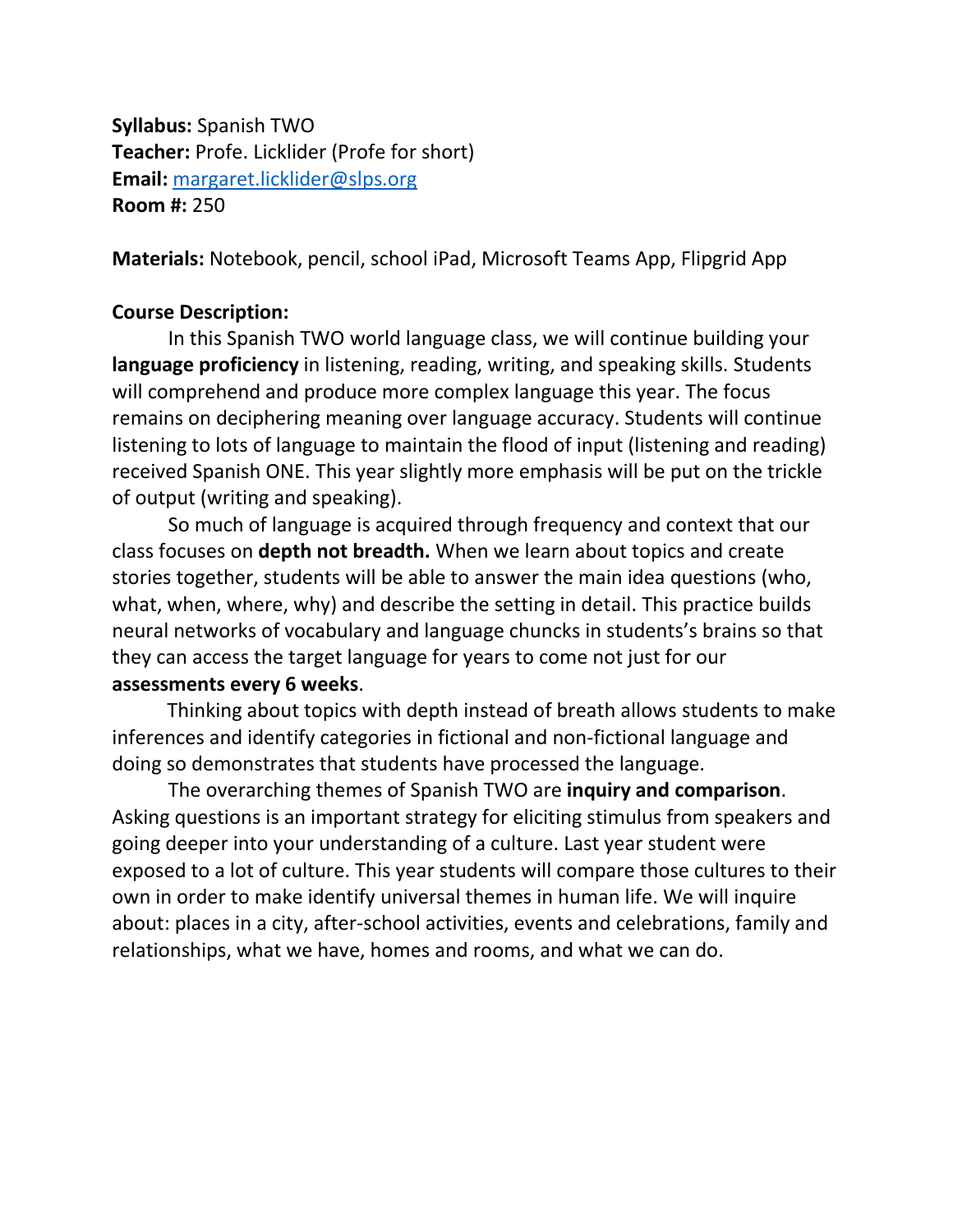# **Proficiency Skills (Novice High):**

- Listening Student will understand some phrases in basic personal and social contexts, one phrase at a time.
- Reading Students easily understand key words, cognates, and some phrases in many strong contexts, including predictable basic texts.
- Writing Students write with many limitations on basic topics of daily life, and use few sentences.
- Speaking Students converse on basic topics necessary for survival, ask formulated questions and respond, communicate in phrases in the present.

# **Schedule of Units:**

- 1. Communication (term  $1 + 2$ ):
	- a. Continue building strong interpersonal, interpretive, and presentational skills
- 2. Cultures (term 2):
	- a. Explore practices and products of the culture
- 3. Connections (term 3):
	- a. Make interdisciplinary connections and engage with distinctive viewpoints
- 4. Comparisons (term 3 + 4):
	- a. Compare language and culture
- 5. Communities (term 4):
	- a. Use language within and beyond the classroom and for personal enjoyment and enrichment

**Class Rules:** In addition to the school rules, students are expected to follow these language-specific classroom rules to help facilitate language development

- 1. Listen with the intent to understand Students are expected to do more than just let conversation wash over them. They must process it by tracking the flow of conversation and sitting in an engaged way.
- 2. One person speaks, others look and listen Students are expected to focus their eyes on the one speaker and respect when others are talking by not having side conversations.
- 3. Support the flow of language Students help to support conversation in the target language by providing interesting topics of conversation for the teacher to discuss in Spanish. This rule also means that students are expected to speak Spanish by answering teacher prompted questions.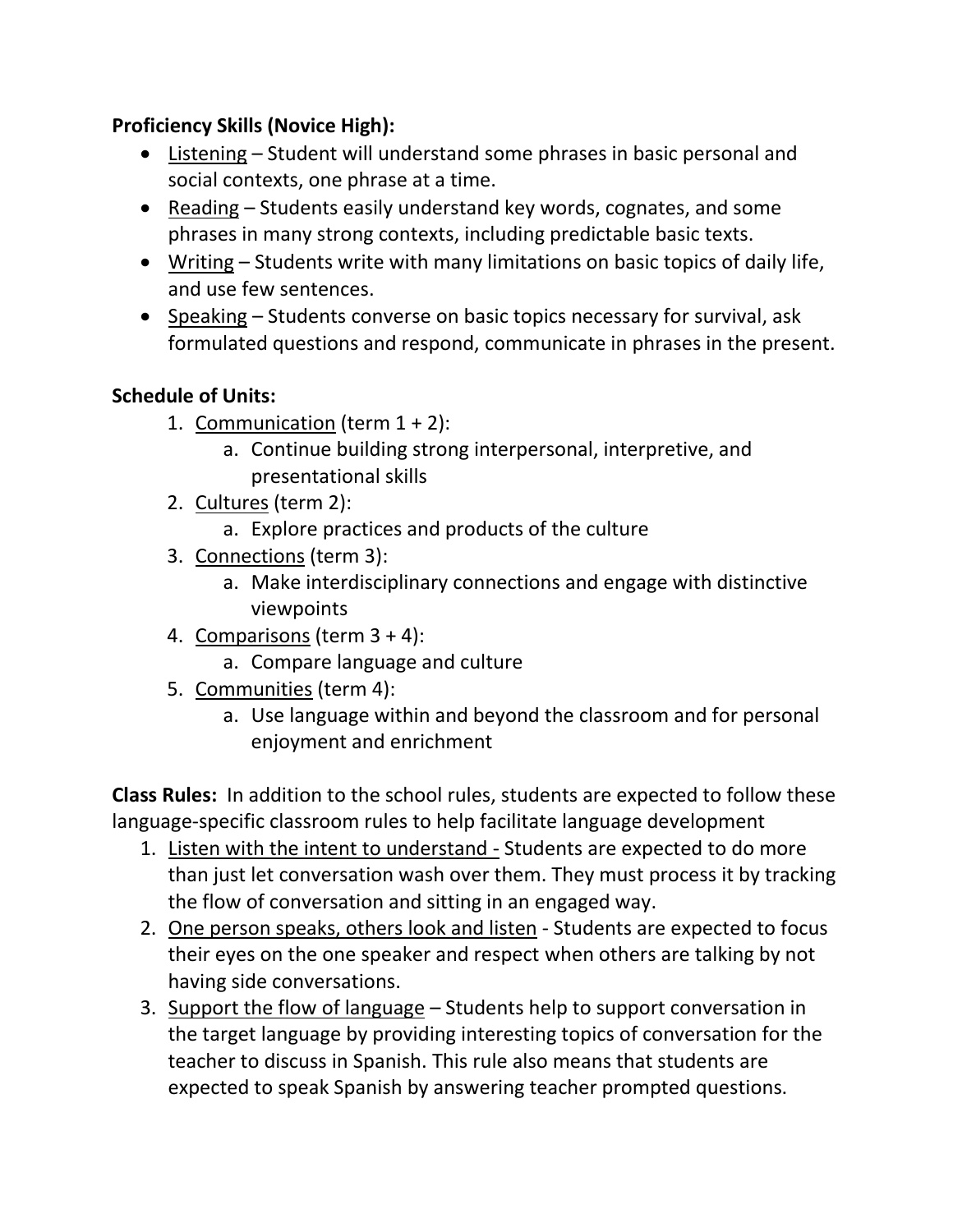- 4. Do you 50% This means that I split the work equally with students. I am doing my part as the source of the language to show the meaning of what I am saying so that student can follow. That means that each student must also do their part by focusing on the conversation, answering questions, giving suggestions, and completing their work.
- 5. Synchronize you actions with my words This means I need Total Physical Responses (TPR) from students. If I am showing the meaning of the word for eating and I am eating an imaginary sandwich with my hands, student must also do the action every time I say the word. It's fun and silly and teaches you the word without having to study!
- 6. Nothing in work spaces unless told otherwise Because our brains cannot multitask when we are learning something new, students must eliminate all other distractions while in the Spanish Zone. Our brain naturally wants to do what is easiest, so if you have music or other work out in English it will default to focusing on that because learning a new language takes full concentration.

### **Grading:**

Assessment in this class honors the natural progression of language learning from listening to reading to writing, and eventually speaking. In a level 1 course. student assessment consists almost entirely of the first two—reading and listening. At the appropriate time in the year, student writing will also be assessed.

Grading is based on: 70% formative assessment (class work and participation), 30% on summative assessments (Quizzes, Reading/Writing/Listening Assessments, Projects).